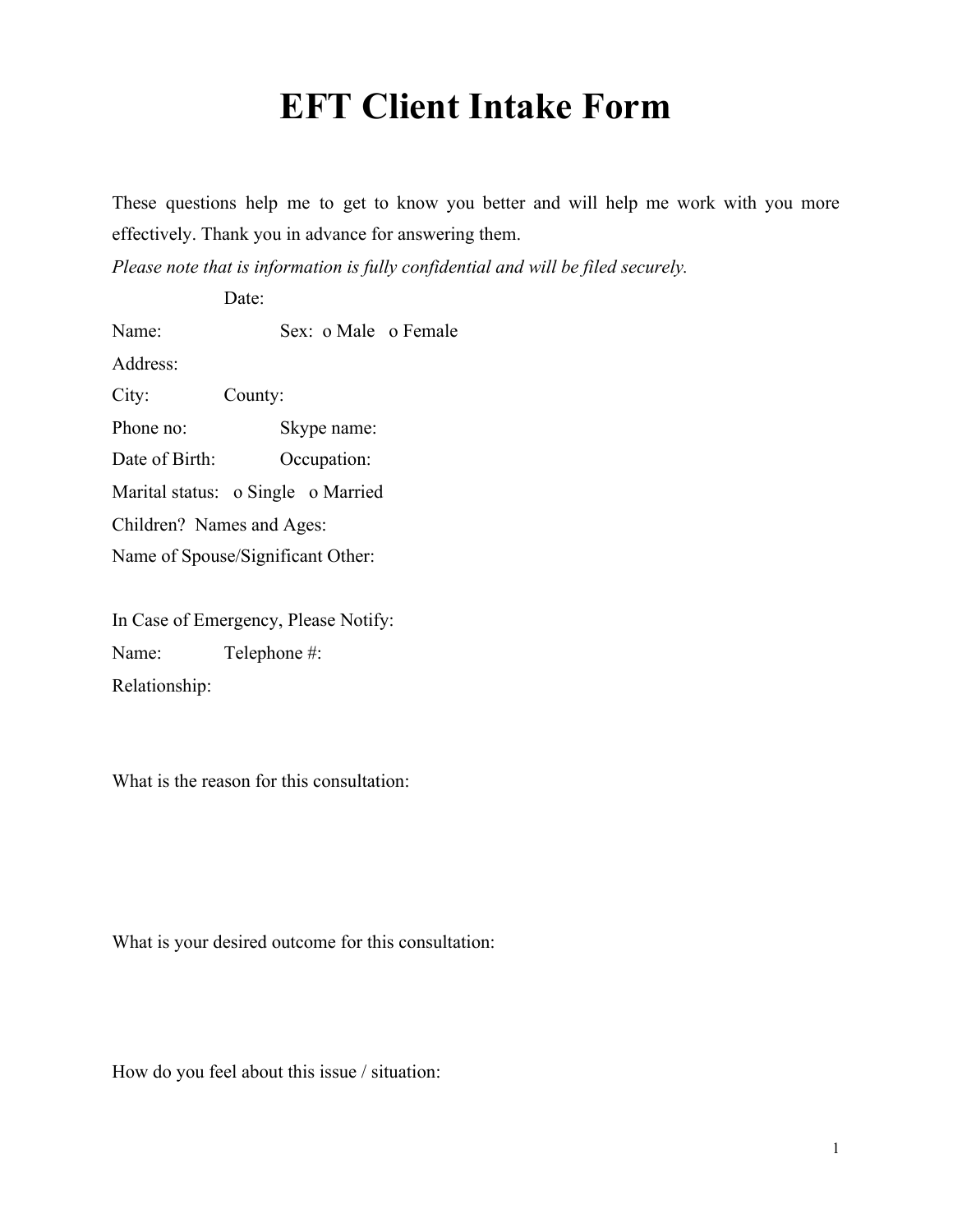Have you ever experienced EFT tapping or energy work before? If so, please give brief details.

Do you have any health issues (physical / mental)?

What is your general outlook on life?

Are you on any medication?

Have you had any major life changes or stressors in the past  $1 - 5$  years. If so, please give details.

Is there anything else you would like me to know about you before our session?

**Disclaimer:** Michelle Hutton does not claim to diagnose or cure conditions; her aim is to help you return to a state of balance and harmony. Working with her is not a substitute for medical or psychological care, it is complementary to it. Please be fully responsible for your well-being at all times.

By typing your name below you agree to take full responsibility for your own well-being whilst working with Michelle Hutton, Energy Therapist. You also agree to hold harmless, release and indemnify Michelle Hutton from all liabilities and claims for any causes, past, present and future.

By typing your name below you also verify that all the information you have given is current and correct to the best of your knowledge.

Name: